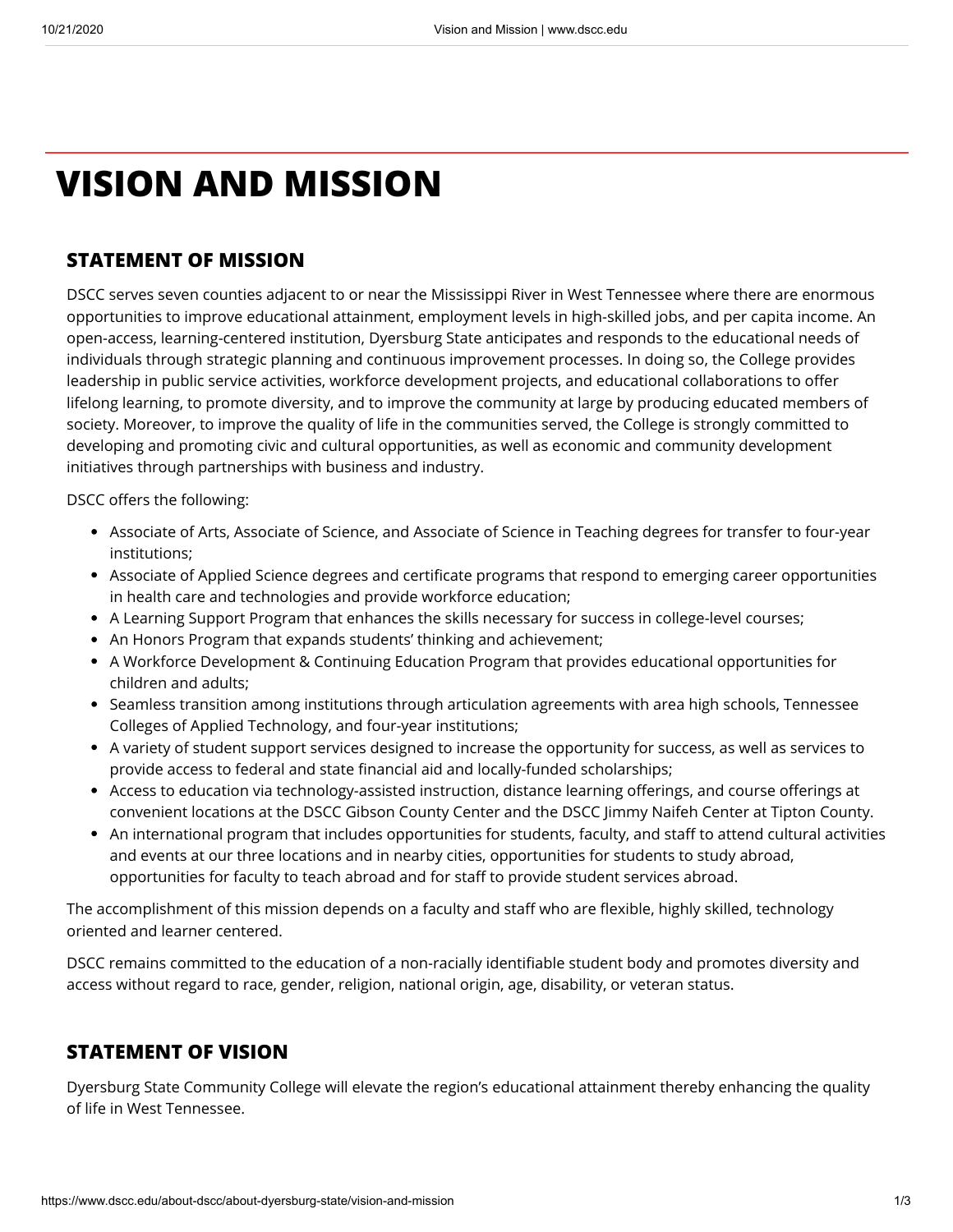## **INSTITUTIONAL MISSION PROFILE**

Dyersburg State Community College is a comprehensive two-year institution, serving seven rural counties in northwest Tennessee including Crockett, Dyer, Gibson, Lake, Lauderdale, Obion, and Tipton. The College provides educational opportunities through its home campus in Dyersburg, the Jimmy Naifeh Center at Tipton County in Covington, and the Gibson County Center in Trenton. In Fall 2019, 2,849 students enrolled at Dyersburg State, including 671 dual enrollment students. Thirty-two percent of Dyersburg State students in Fall 2019 were adults age 25 and older, and 39% were low-income students. Additionally, in 2018-19, the College provided 8,278 hours of workforce training. Dyersburg State offers 38 associate degree programs and 14 certificate programs, including the College's notable Nursing, Emergency Medical Technician, Paramedic, and Business Administration programs. The College introduced a new Paramedic to Registered Nurse (RN) Fast Track Program during the fall 2016 semester at its Jimmy Naifeh Center at Tipton County and in Fall 2018 at its Dyersburg campus. During the 2018-19 academic year, 477 awards were conferred at Dyersburg State, including 153 applied associate degrees, 153 technical certificates, and 117 associate degrees designed to transfer to a university. Strong partnerships with high schools contribute to successful dual enrollment programs. Dyersburg State offers college classes leading to an Associate of Science degree in Business Administration for incarcerated students at the Northwest Correctional Complex (NWCX). The College has received the Governor's Correctional Education Initiative (CEI) grant to offer a three-week Bridge Program and a 5-semester Business Administration transfer degree to 50 students at the West Tennessee State Penitentiary (WTSP) and the Women's Therapeutic Residential Center (WTRC) in Fall 2020. In May 2020, the College was chosen as one of 67 colleges in the United States to be a part of the Second Chance Pell Experimental Sites Initiative to provide need-based Pell grants to people in state and federal prisons. The College offers various student support programs to multiple subpopulations, including Pell-eligible students, first-generation students, adult students, underprepared students, dual enrolled students, and veteran students. Pell-eligible students make up the College's focus population, which was determined by the review of success rates of various subpopulations.

### **QUICK LINKS**